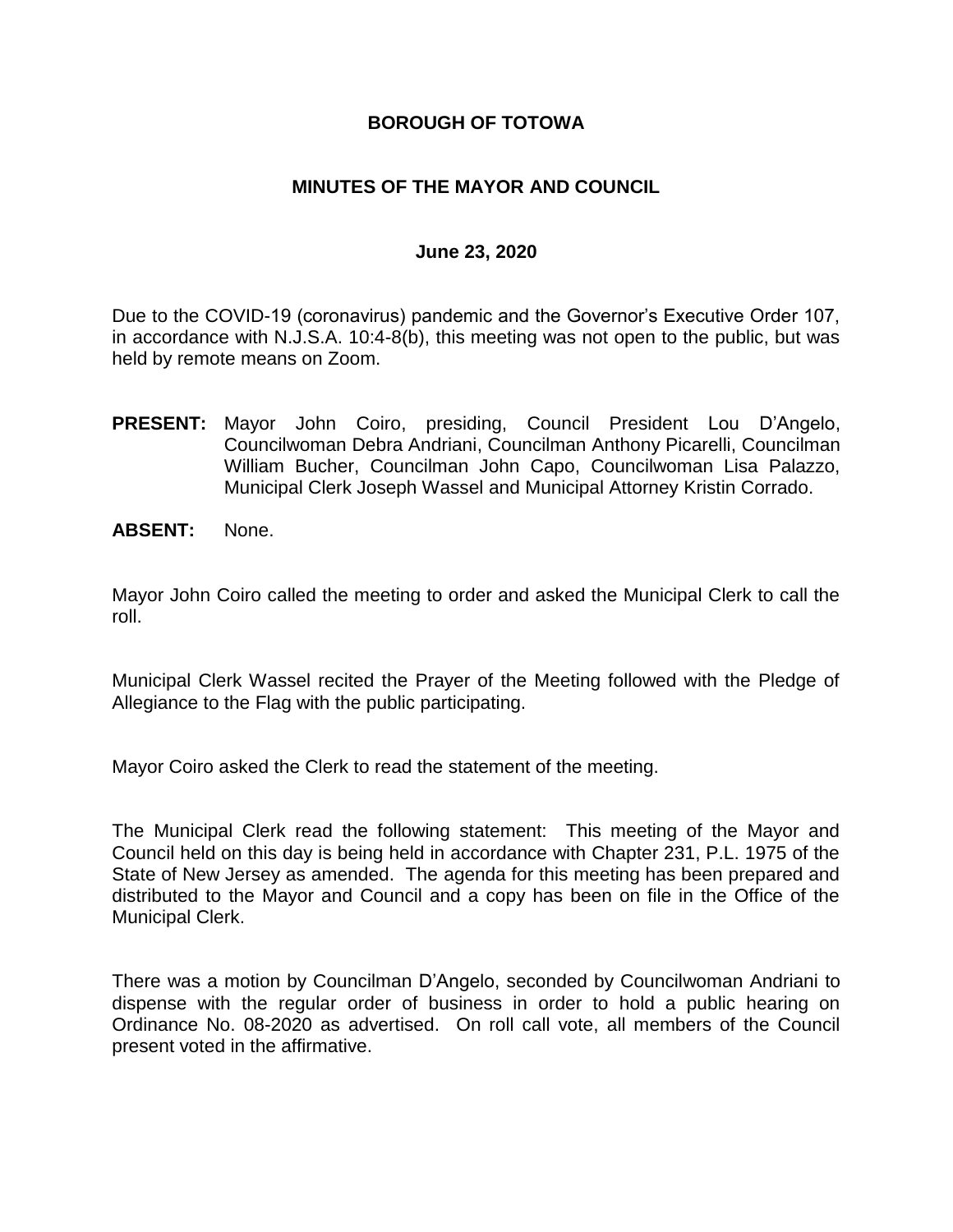Municipal Clerk Wassel announced that Ordinance No. 08-2020 has been advertised for public hearing for Tuesday, June 23, 2020.

Municipal Clerk Wassel read the legal notice and the title of Ordinance No. 08-2020.

There was a motion by Councilman D'Angelo, seconded by Councilwoman Andriani to open the public hearing. On roll call vote, all members of the Council present voted in the affirmative.

Mayor Coiro asked if any citizens watching via Zoom wished to be heard on Ordinance No. 08-2020.

### CITIZENS HEARD:

Mayor Coiro announced that we have not received any emailed questions pertaining to Ordinance No. 08-2020.

There was a motion by Councilman D'Angelo, seconded by Councilwoman Andriani to close the public hearing. On roll call vote, all members of the Council present voted in the affirmative.

Municipal Clerk Wassel read Ordinance No. 08-2020 by title:

# **ORDINANCE NO. 08-2020**

### **A CAPITAL ORDINANCE APPROPRIATING THE SUM OF \$2,454,192 FOR VARIOUS IMPROVEMENTS AND ACQUISITIONS TO BE UNDERTAKEN BY THE BOROUGH OF TOTOWA**

There was a motion by Councilman D'Angelo, seconded by Councilwoman Andriani to adopt Ordinance No. 08-2020 on second and final reading. On roll call vote, all members of the Council present voted in the affirmative.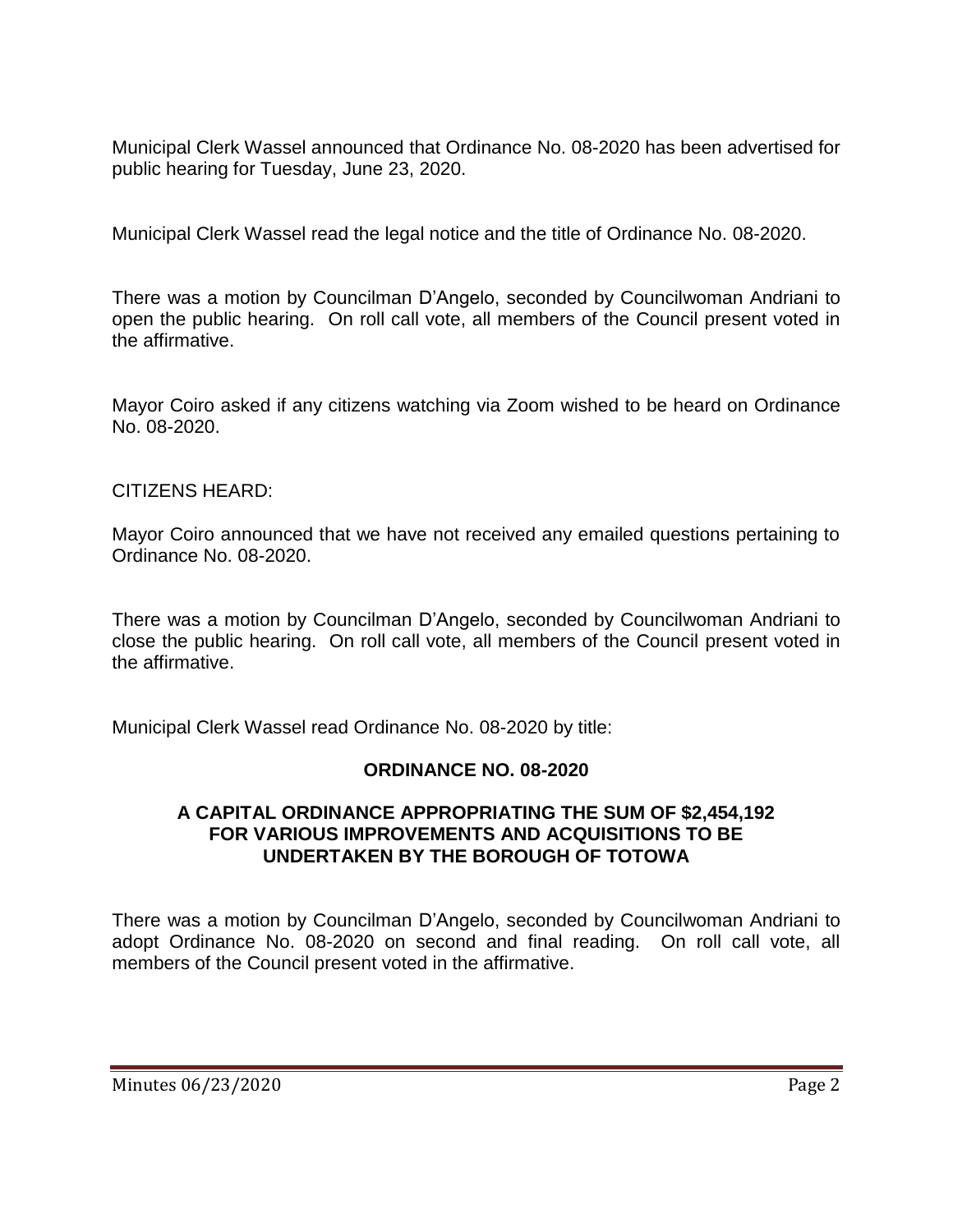There was a motion by Councilman D'Angelo, seconded by Councilwoman Andriani to revert to the regular order of business. On roll call vote, all members of the Council present voted in the affirmative.

Mayor Coiro asked if any members of the Council, the Municipal Clerk or the Municipal Attorney wished to address the Council.

There were no reports.

Mayor Coiro asked if any citizens watching via Zoom wished to be heard on any matter.

### CITIZENS HEARD:

Mayor Coiro announced that we have not received any emailed questions pertaining to the public portion of the meeting through 7:30 p.m.

There was a motion by Councilman D'Angelo, seconded by Councilwoman Andriani to approve the Minutes of the Mayor and Council for the meeting of June 9, 2020. On roll call vote, all members of the Council present voted in the affirmative.

# COMMITTEE ON FINANCE:

There was a motion by Councilman Picarelli, seconded by Councilman D'Angelo to approve Resolution No. 2020-14 for the payment of bills. On roll call vote, all members of the Council present voted in the affirmative.

There was a motion by Councilman Picarelli, seconded by Councilman D'Angelo to adopt the following resolution authorizing the Treasurer to issue refunds to various property owners due to overpayment of  $2^{nd}$  Quarter 2020 taxes. On roll call vote, all members of the Council present voted in the affirmative.

# RESOLUTION

WHEREAS, there has been an overpayment of 2nd quarter 2020 taxes on the property listed below; and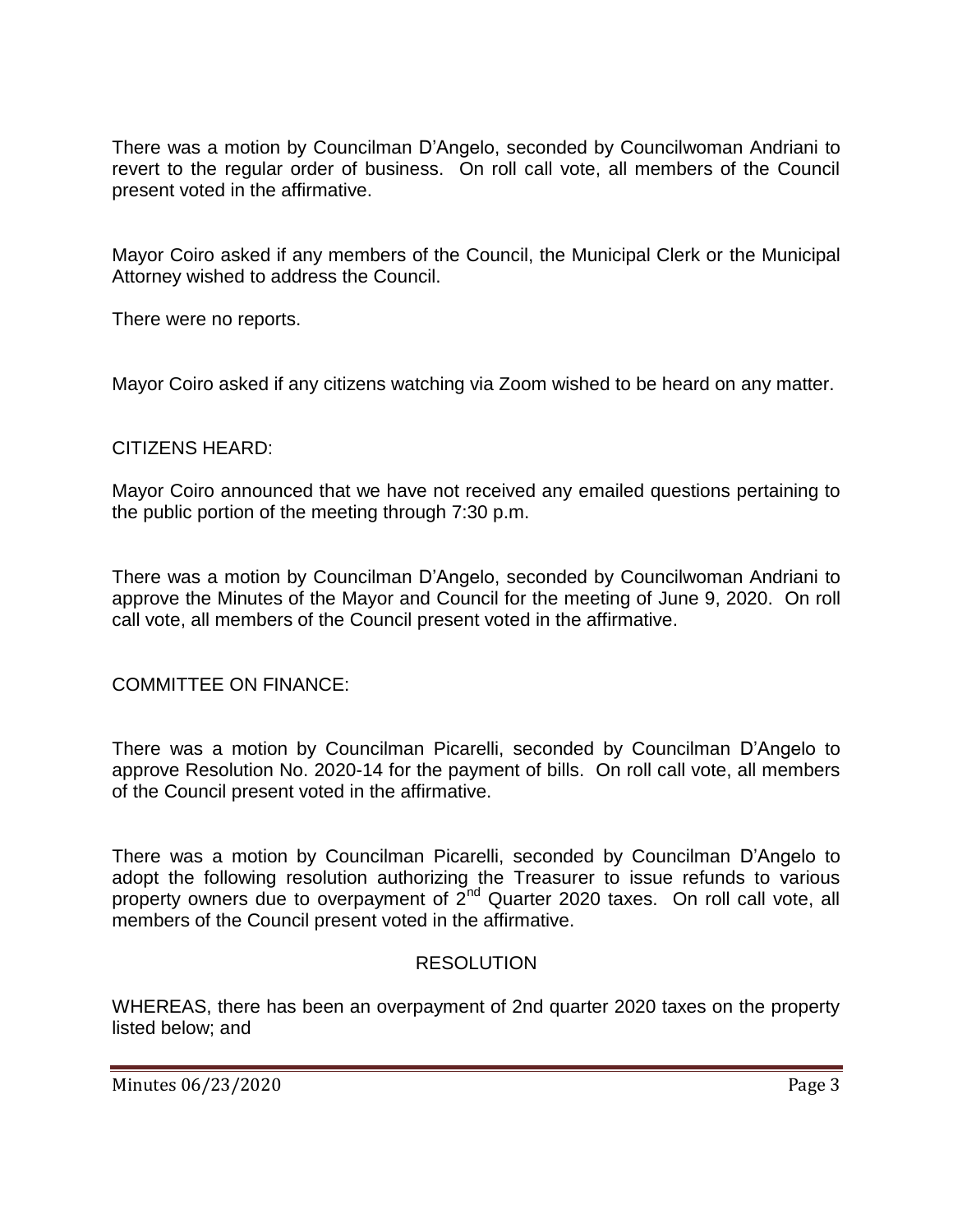WHEREAS, the taxpayer is entitled to a refund; and

WHEREAS, the chart sets forth the refund as follows:

|              | <b>Block Lot Property Owner</b>                  | Payable To                                                                                | Overpayment |
|--------------|--------------------------------------------------|-------------------------------------------------------------------------------------------|-------------|
| 9.08<br>- 86 | 171 Hickory Hill Blvd.<br>Sheikh, Vagas & Ayesha | <b>Wells Fargo</b><br>Attn: Refunds<br>F2302-04D<br>1 Home Campus<br>Des Moines, IA 50328 | \$4,963.46  |

NOW, THEREFORE, BE IT RESOLVED, that the overpayment shall be refunded to the taxpayer, as stated above, and the Treasurer is authorized to issue separate checks for the refunds, which shall be paid to the stated property or taxing authority.

A letter of resignation was received from Deputy Tax Collector Elaine Challice effective June 1, 2020. There was a motion by Councilman Picarelli, seconded by Councilman D'Angelo to accept her resignation. On roll call vote, all members of the Council present voted in the affirmative.

There was a motion by Councilman Picarelli, seconded by Councilman D'Angelo to adopt the following Resolution Authorizing The Mayor To Sign The Certification To Comply With The Requirements Set Forth In N.J.A.C. 7:26A-11. On roll call vote, all members of the Council present voted in the affirmative.

# RESOLUTION NO. 81-2020

WHEREAS, the Clean Communities and Recycling Act of 1981 created the Municipal Tonnage Grant (MTG) program, whereby municipalities could receive a grant for the amount of materials documented as being recycled during the previous calendar year; and

WHEREAS, in 1987, the New Jersey Statewide Mandatory Source Separation and Recycling Act, specifically N.J.S.A. 13:1E-99.16, mandated the governing body of each municipality to submit an annual Recycling Tonnage Report summarizing the amount of material recycled during the previous calendar year; and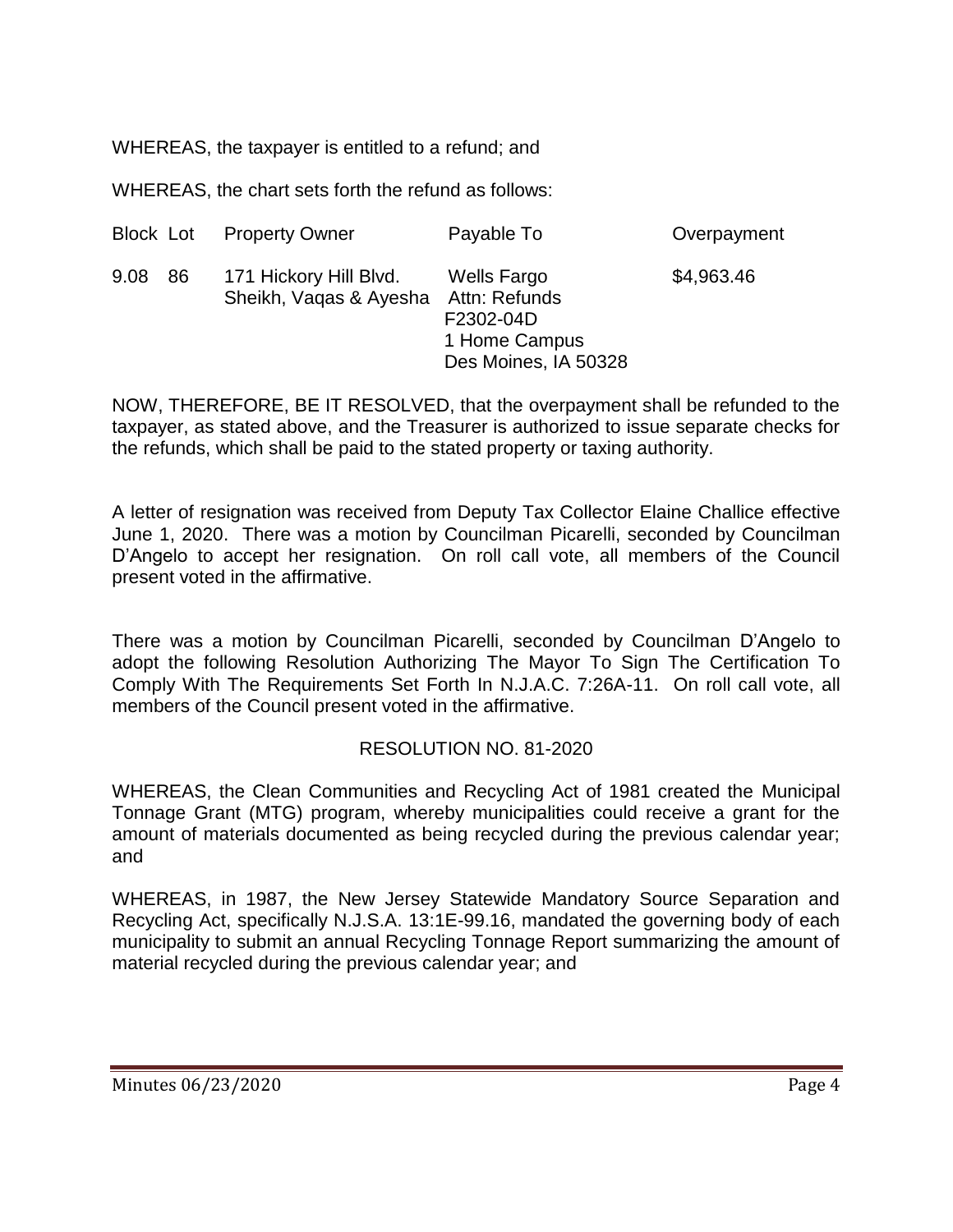WHEREAS, in January 2008, the Recycling Enhancement Act (REA), N.J.S.A. 13:1E-96, specifically P.L. 2007, c. 311, reestablished funding for local recycling programs through a tax of \$3.00 per ton on all solid waste accepted for disposal or transfer at solid waste facilities in New Jersey except those designed exclusively to transport waste by railroad (N.J.S.A. 13:1E-96.5); and

WHEREAS, the REA requires that a Certified Recycling Coordinator (CRC-sometimes referred to as a Certified Recycling Professional-CRP) certify recycling tonnage reports, specifies that grants received may only be expended on recycling (N.J.S.A. 13:1E-96(b)1) and that the amount of grant monies received by the municipality shall not be less than the annual amount of recycling tax paid by the municipality (N.J.S.A. 13:1E-96(b)1); and

WHEREAS, pursuant to N.J.S.A. 13:1E-96a, the Department of Environmental Protection (DEP), Division of Solid and Hazardous Waste (DSHW) administers the MTG program; and

WHEREAS, the DEP implemented several changes to the program beginning with the 2017 MTG application, and whereby now a complete 2019 MTG application consists of: a 2019 Recycling Tonnage Report; an Expenditure Report for 2016 MTG funds; a statement that the municipality complied in calendar year 2019 with the Standards for Municipalities and intends to comply with same in calendar year 2020; a statement that the Municipal Recycling Coordinator (MRC) intends to attend at least one County sponsored recycling meeting during calendar year 2020; and a statement that the MRC intends to visit/tour at least one Class A recycling center during calendar year 2020.

NOW, THEREFORE, BE IT RESOLVED, that the Municipal Council of the Borough of Totowa, County of Passaic, New Jersey does hereby authorize Mayor John Coiro to sign the Certification of Compliance (N.J.A.C. 7:26A-11 "Standards for Municipalities").

There was a motion by Councilman Picarelli, seconded by Councilman D'Angelo to adopt the following Resolution Providing For The Insertion Of A Special Item Of Revenue In The Budget Pursuant To N.J.S.A. 40A:4-87 (Ch. 159, P.L. 148) – Public And Private Revenues Offset By Appropriations – County Of Passaic Coronavirus Aid, Relief And Economic Security Act ("CARES Act") Fund. On roll call vote, all members of the Council present voted in the affirmative.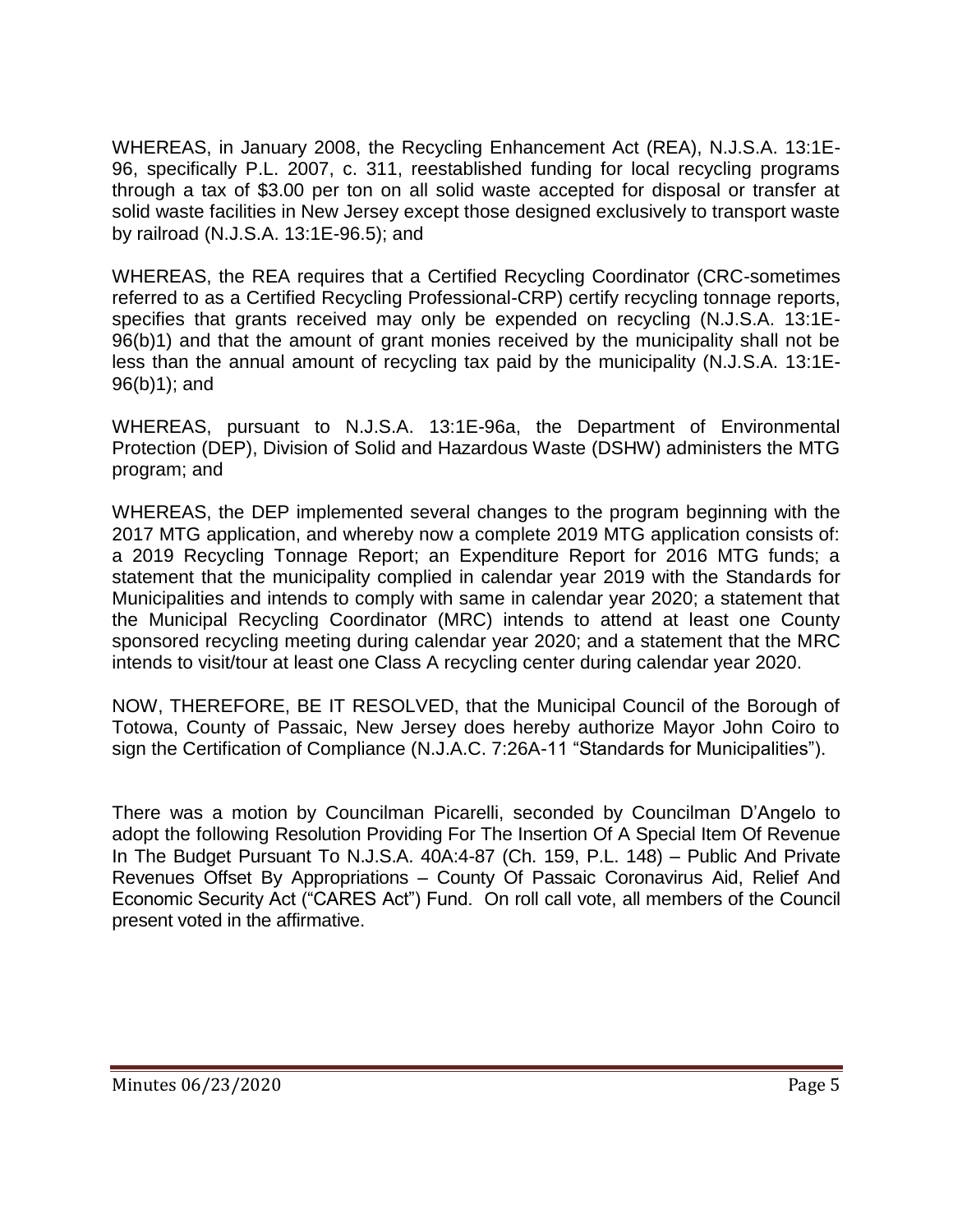# RESOLUTION NO. 82-2020

RESOLUTION PROVIDING FOR THE INSERTION OF A SPECIAL ITEM OF REVENUE IN THE BUDGET PURSUANT TO N.J.S.A. 40A:4-87 (CH. 159, P.L. 148) – PUBLIC AND PRIVATE REVENUES OFFSET BY APPROPRIATIONS – COUNTY OF PASSAIC CORONAVIRUS AID, RELIEF AND ECONOMIC SECURITY ACT ("CARES ACT") FUND

WHEREAS, N.J.S.A 40A:4-87 provides that the Director of the Division of Local Government Services may approve the insertion of any special item of revenue in the budget of any municipality when such item shall have been made available by law and the amount thereof was not determined at the time of the adoption of the budget; and

WHEREAS, said Director may also approve the insertion of an item of appropriation of equal amount; and

WHEREAS, the Borough of Totowa has been awarded a grant in the amount of \$630,415 from the County of Passaic CARES Act Fund and wishes to amend its 2020 Budget to include this amount as an item of revenue.

NOW, THEREFORE, BE IT RESOLVED, that the Governing Body of the Borough of Totowa does hereby request the Director of the Division of Local Government Services to approve the insertion of an item of revenue in the Budget of 2020 in the sum of \$630,415 which is now available as a revenue item from:

Miscellaneous Revenues Special Items of General Revenue Anticipated with Prior Written Consent of the Director of Local Government Services: Public and Private Revenues Offset with Appropriations: Passaic County CARES Act Fund \$630,415

BE IT FURTHER RESOLVED, that a like sum of \$630,415 be and the same is hereby, appropriated under the caption:

General Appropriations (A) Operations – Excluded from CAPS Public and Private Programs Offset by Revenues Passaic County CARES Act Fund \$630,415

BE IT FURTHER RESOLVED, that the Borough Clerk is hereby directed to forward two (2) copies of this Resolution to the Director of Local Government Services.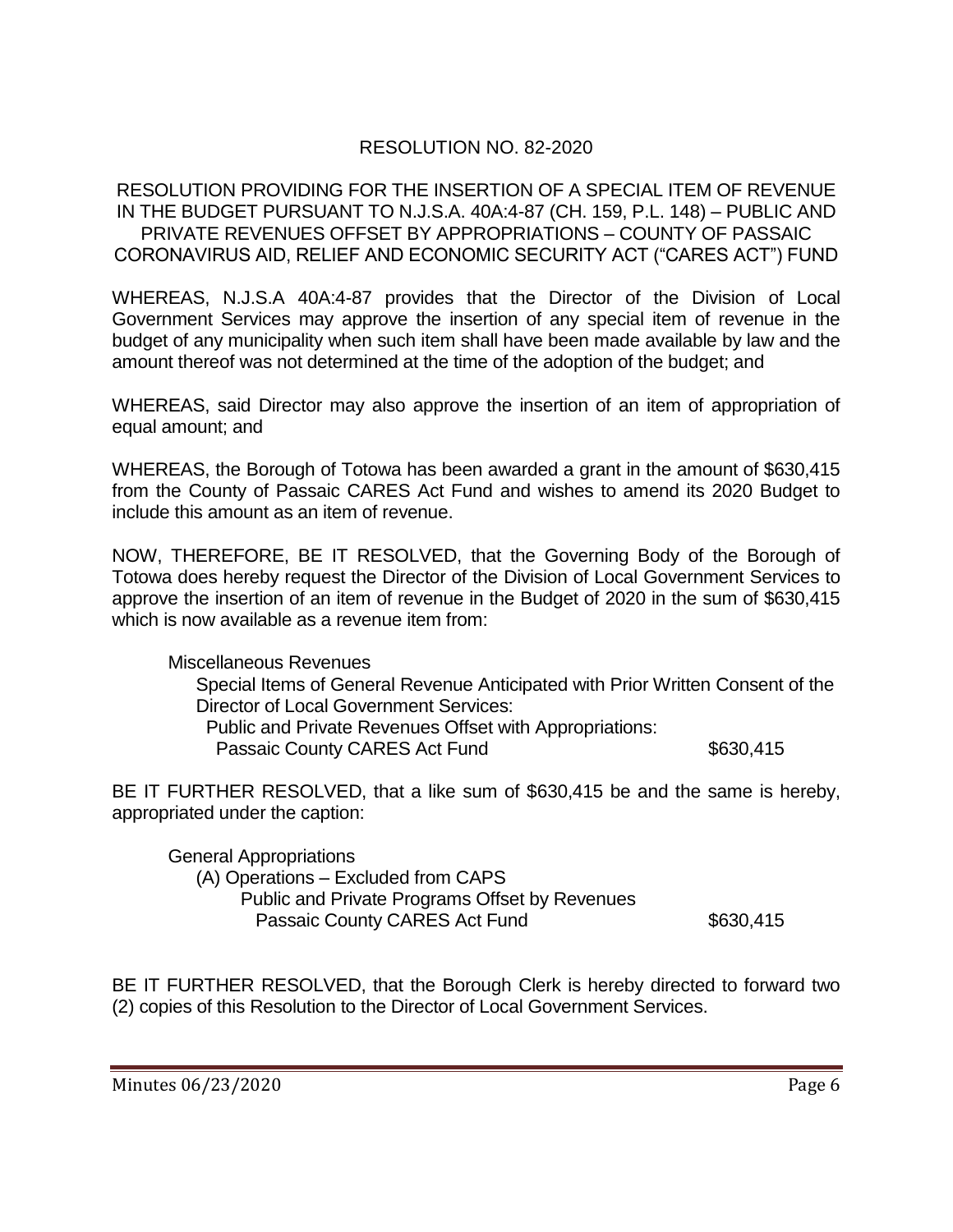There was a motion by Councilman Picarelli, seconded by Councilman D'Angelo to adopt the following Resolution Authorizing The Purchase And Delivery Of Various Computer Equipment And Accessories For Various Municipal Offices. On roll call vote, all members of the Council present voted in the affirmative.

# RESOLUTION NO. 83-2020

### RESOLUTION AUTHORIZING THE PURCHASE AND DELIVERY OF VARIOUS COMPUTER EQUIPMENT AND ACCESSORIES FOR VARIOUS MUNICIPAL OFFICES

WHEREAS, the Borough of Totowa Municipal Clerk has advised that various Borough of Totowa Municipal offices are in need of new and updated computers; and

WHEREAS, the Mayor and Council of the Borough of Totowa have determined that there is a need for new computers and related accessories for the various Borough of Totowa Municipal offices; and

WHEREAS, the Mayor and Council of the Borough of Totowa desire to authorize the purchase of new computers and related accessories for the various Borough of Totowa Municipal offices; and

WHEREAS, State of New Jersey Contract No. A88796 has been awarded to Dell Marketing LP, One Dell Way, Mail Stop 8129, Round Rock, Texas 78682 who has submitted a proposal dated May 21, 2020 for the purchase and delivery of a new server in the amount of \$3,775.00 and has submitted a proposal dated June 5, 2020 for the purchase and delivery of various computer equipment and related accessories with a unit price in the amount of \$1,222.39 per computer and \$222.74 per monitor, copies of which are on file in the office of the Borough of Totowa Municipal Clerk; and

WHEREAS, pursuant to the applicable New Jersey State laws, the purchase of the new computers and related accessories may be authorized without public bidding.

NOW, THEREFORE, BE IT RESOLVED, that the Mayor and Council of the Borough of Totowa do hereby authorize the purchase and delivery of various computer equipment and related accessories for various Borough of Totowa Municipal offices from Dell Marketing LP in accordance with the prices set forth in the aforementioned proposals.

BE IT FURTHER RESOLVED, that the Mayor and Municipal Council of the Borough of Totowa do hereby authorize the Municipal Clerk to execute any and all instruments relating thereto.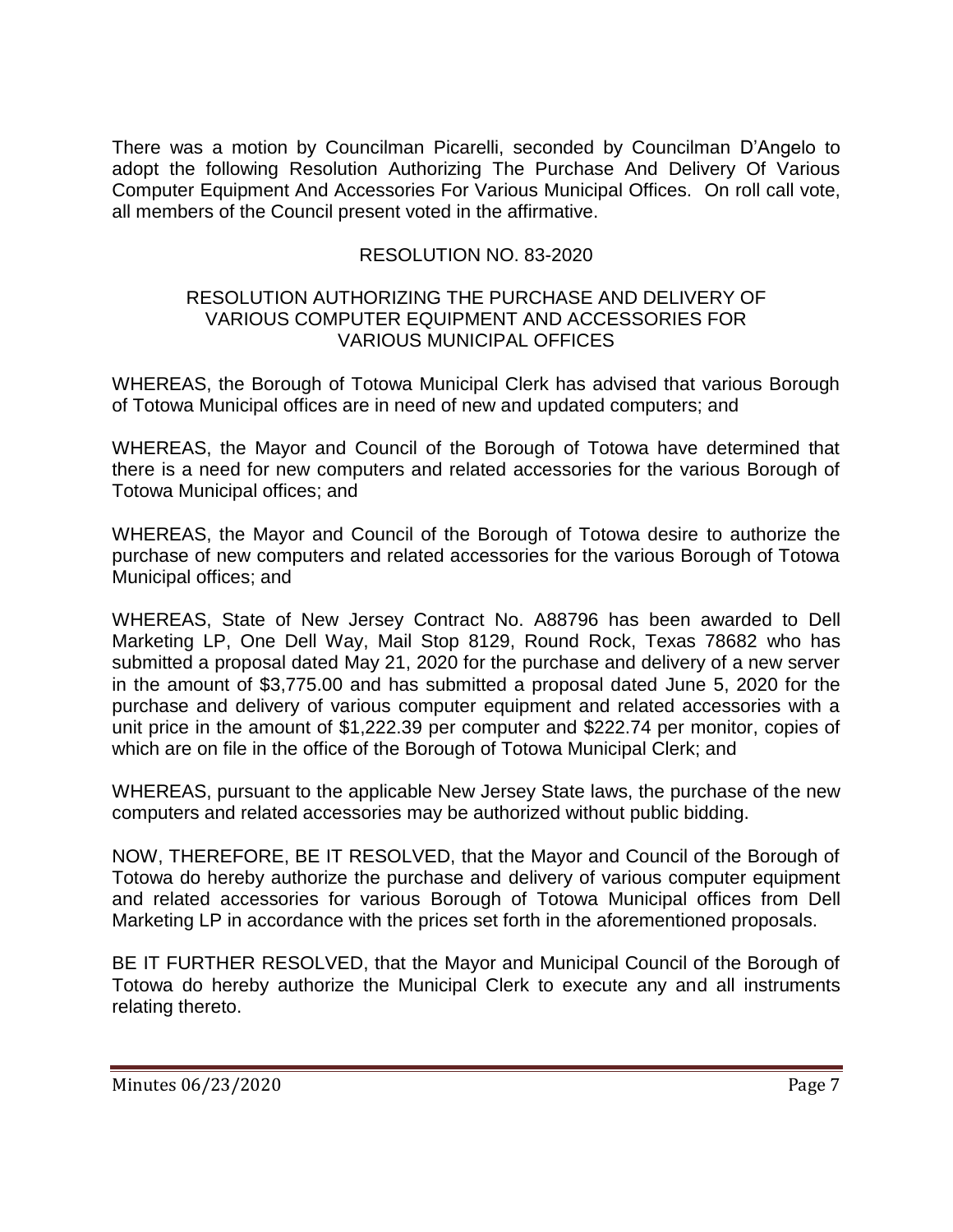# COMMITTEE ON PUBLIC SAFETY:

There was a motion by Councilman D'Angelo, seconded by Councilman Capo to adopt the following Resolution Of The Borough Of Totowa Authorizing The Payment Of Terminal Leave Benefits To Robert W. Coyle. On roll call vote, all members of the Council present voted in the affirmative.

### RESOLUTION NO. 84-2020

### RESOLUTION OF THE BOROUGH OF TOTOWA AUTHORIZING THE PAYMENT OF TERMINAL LEAVE BENEFITS TO ROBERT W. COYLE

WHEREAS, Robert W. Coyle began his employment with the Borough of Totowa as a Patrol Officer in the Police Department on March 12, 1979; and

WHEREAS, Robert W. Coyle retired from the Borough of Totowa Police Department as Chief effective March 1, 2020; and

WHEREAS, the policy of the Borough of Totowa is that employees with twenty-five (25) years of service are entitled to a maximum of one hundred thirty (130) days of Terminal Leave to be paid upon retirement; and

WHEREAS, the Terminal Leave amount is calculated at the amount of sick day benefits, not to exceed one hundred thirty (130) days or eighty-seven (87) days for those employees under the Pitman/12 Hour Shift Schedule, at the daily rate of pay of the last twelve (12) months of service upon retirement; and

WHEREAS, Robert W. Coyle has accumulated one hundred thirty (130) unused sick days and has completed more than twenty-five (25) years of service as an employee of the Borough of Totowa; and

WHEREAS, Robert W. Coyle does hereby waive any other claim and/or claims for any salary, benefits and/or other compensation.

NOW, THEREFORE, BE IT RESOLVED, by the Mayor and Council of the Borough of Totowa that Robert W. Coyle is granted one hundred thirty (130) days of accumulated sick leave (Terminal Leave) for a total amount of eighty-four thousand sixty-nine and 00/100 Dollars (\$84,069.00). Said monies are given in full and final consideration of any and all claims that Robert W. Coyle may have against the Borough of Totowa.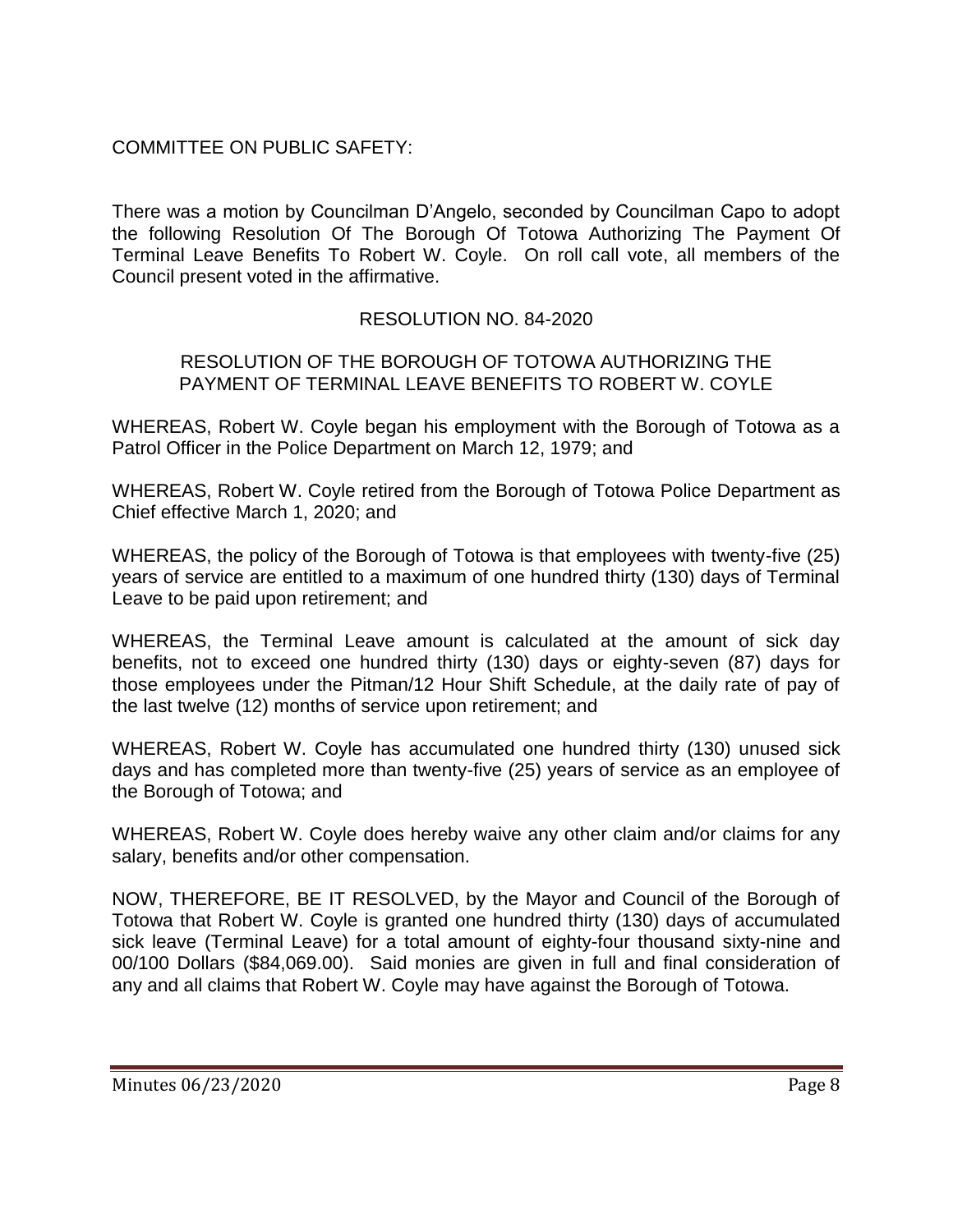There was a motion by Councilman D'Angelo, seconded by Councilman Capo to adopt the following Resolution Authorizing The Borough Of Totowa Towing List For The 2020/2021 License Term. On roll call vote, all members of the Council present voted in the affirmative.

### RESOLUTION NO. 85-2020

#### RESOLUTION AUTHORIZING THE BOROUGH OF TOTOWA TOWING LIST FOR 2020/2021 LICENSE TERM

WHEREAS, the Mayor and Council of the Borough of Totowa desire to establish a list of towing services to be used by the Borough of Totowa Police Department for the removal, towing and storing of motor vehicles and to set rates and charges for the same; and

WHEREAS, by Ordinance No. 5-2015 adopted February 24, 2015, the Mayor and Council of the Borough of Totowa established the minimum requirements for a towing contractor to provide services including the removal, impoundment and storage of vehicles; and

WHEREAS, a towing list shall be kept with the Borough of Totowa Police Chief; and

WHEREAS, all towing services placed on the towing list shall be available to respond to a call in accordance with a towing rotation schedule of on-call status established by the Borough of Totowa Police Chief; and

WHEREAS, when the need arises, the Borough of Totowa Police Department will call the towing service on the top of the list, which is on-call with the towing rotation schedule. The towing service called shall be placed on the bottom of the towing list and not called again until all other towing services have been called; and

WHEREAS, all towing services shall respond to a call in any part of the Borough within fifteen (15) minutes of a call. If a towing service does not respond within fifteen (15) minutes of a call, the towing service next on the list shall be called and entitled to provide services as needed; and

WHEREAS, all towing services shall be performed in a safe manner and shall be responsible for ensuring the proper and safe storage of all motor vehicles towed; and

WHEREAS, the Borough of Totowa Police Chief has recommended that the following towing services be placed on the towing list for the Borough of Totowa: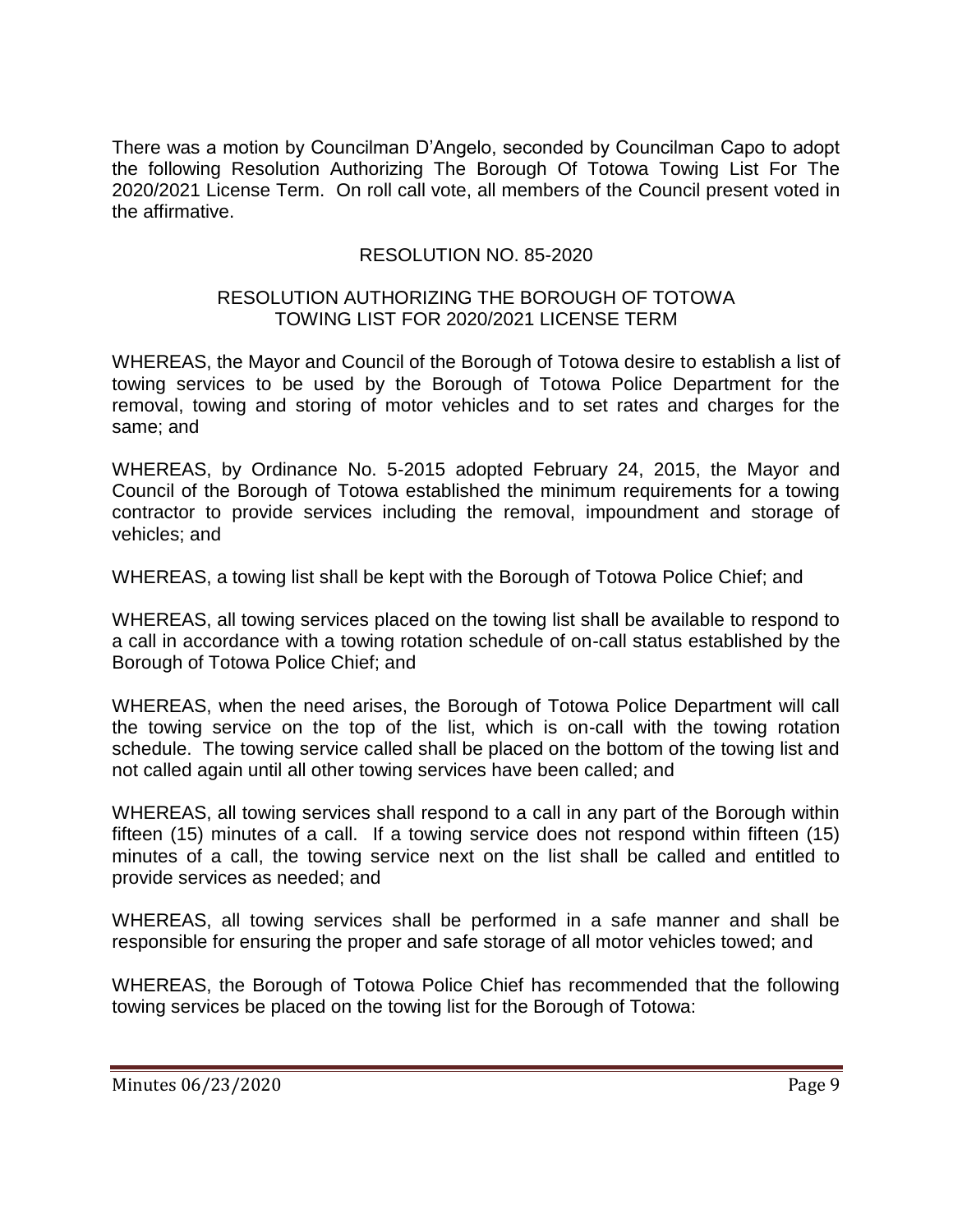- 1. Frank Leah Towing Service, Inc. 6 Wilson Avenue Totowa, New Jersey 07512
- 2. Kelkate Enterprises, Inc. 210 21<sup>st</sup> Avenue Paterson, New Jersey 07501
- 3. Totowa Tire Service, Inc. 589 Union Boulevard Totowa, New Jersey 07512
- 4. North Jersey Towing & Recovery, Inc. 84 Union Boulevard Totowa, New Jersey 07512
- 5. J&M Towing 116 Dorsa Avenue Wayne, New Jersey 07424
- 6. Pohlman's Gulf LLC 160 Union Boulevard Totowa, New Jersey 07512
- 7. Camp Auto & Truck Parts, Inc. 9 Whitmore Avenue Wayne, New Jersey 07470

WHEREAS, these towing services have the appropriate vehicles, related equipment and storage facilities and maintain the required licenses and insurance to perform these necessary services for the Borough of Totowa; and

WHEREAS, the towing list shall be in use for a period of one (1) year effective July 1<sup>st</sup> of each year and expire on June  $30<sup>th</sup>$  of the following year.

NOW, THEREFORE, BE IT RESOLVED, that the Mayor and Council of the Borough of Totowa do hereby establish a towing list of the above companies to be used by the Borough of Totowa Police Department for the towing and storage of vehicles.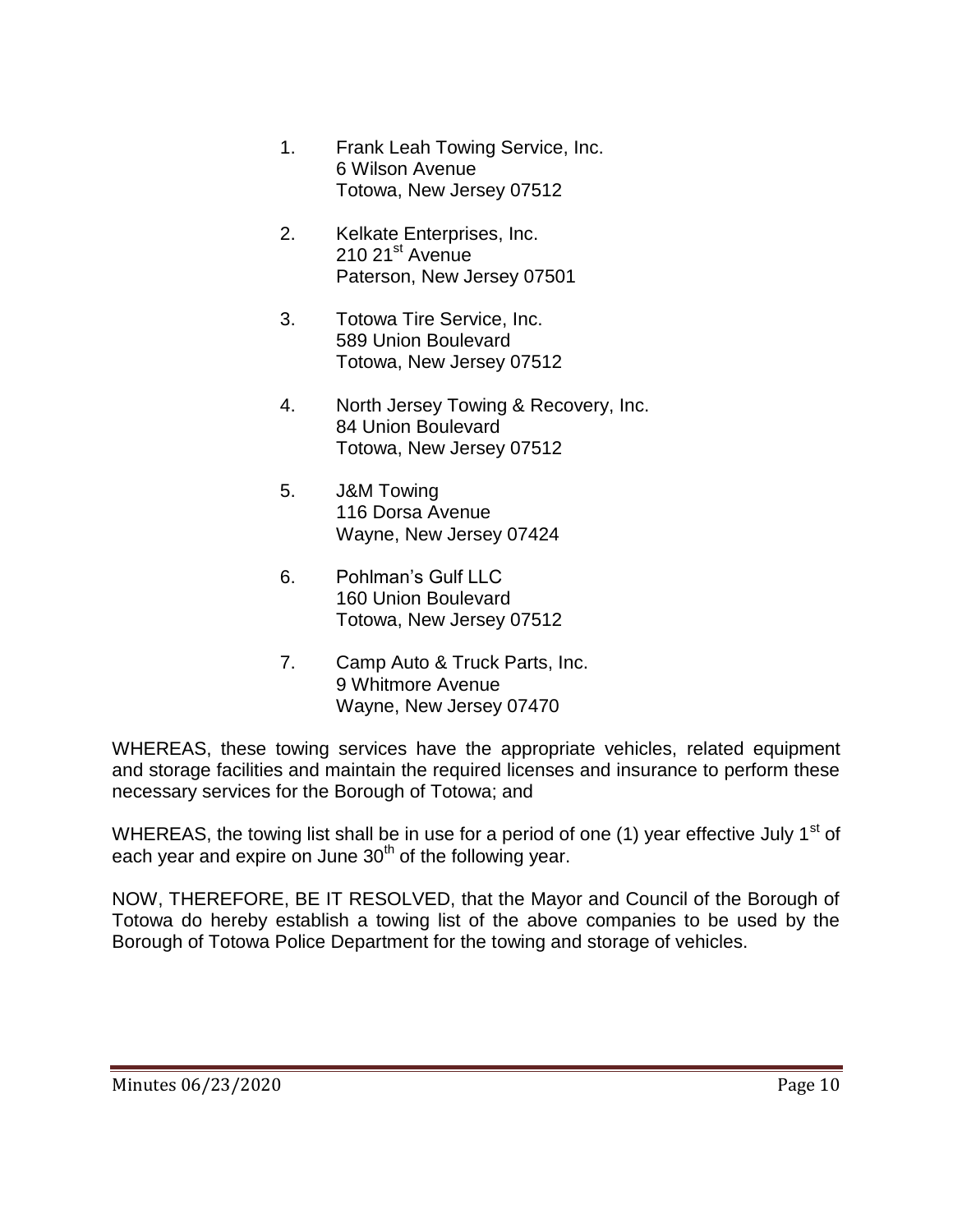There was a motion by Councilman D'Angelo, seconded by Councilman Capo to adopt the following Resolution Authorizing The Purchase And Installation Of Office Furniture For The Police Chief's Office. On roll call vote, all members of the Council present voted in the affirmative.

# RESOLUTION NO. 86-2020

### RESOLUTION AUTHORIZING THE PURCHASE AND INSTALLATION OF OFFICE FURNITURE FOR THE POLICE CHIEF'S OFFICE

WHEREAS, the Borough of Totowa Police Chief has requested that new furniture be purchased for the Borough of Totowa Police Chief's office; and

WHEREAS, the Mayor and Council of the Borough of Totowa have determined that there is a need for the new furniture for the Borough of Totowa Police Chief's office; and

WHEREAS, the Mayor and Council of the Borough of Totowa desire to authorize the purchase of new office furniture for the Borough of Totowa Police Chief's office; and

WHEREAS, Feigus Office Furniture, 2604 Atlantic Avenue, Suite 100, Wall, New Jersey 07719 has submitted a proposal dated June 10, 2020 for the purchase and installation of new office furniture for the Borough of Totowa Police Chief's office in the amount of \$6,995.00, a copy of which is on file on the office of the Borough of Totowa Municipal Clerk; and

WHEREAS, pursuant to the applicable New Jersey State laws, the purchase of this office furniture may be authorized without public bidding.

NOW, THEREFORE, BE IT RESOLVED, that the Mayor and Council of the Borough of Totowa do hereby authorize the purchase and installation of new office furniture for the Borough of Totowa Police Chief's office from Feigus Office Furniture in the amount of \$6,995.00.

BE IT FURTHER RESOLVED, that the Mayor and Municipal Council of the Borough of Totowa do hereby authorize the Municipal Clerk and Police Chief to execute any and all instruments relating thereto.

There was a motion by Councilman D'Angelo, seconded by Councilman Capo to adopt the following Resolution Authorizing The Purchase And Installation Of Carpet For The Police Chief's Office And The Detective Bureau. On roll call vote, all members of the Council present voted in the affirmative.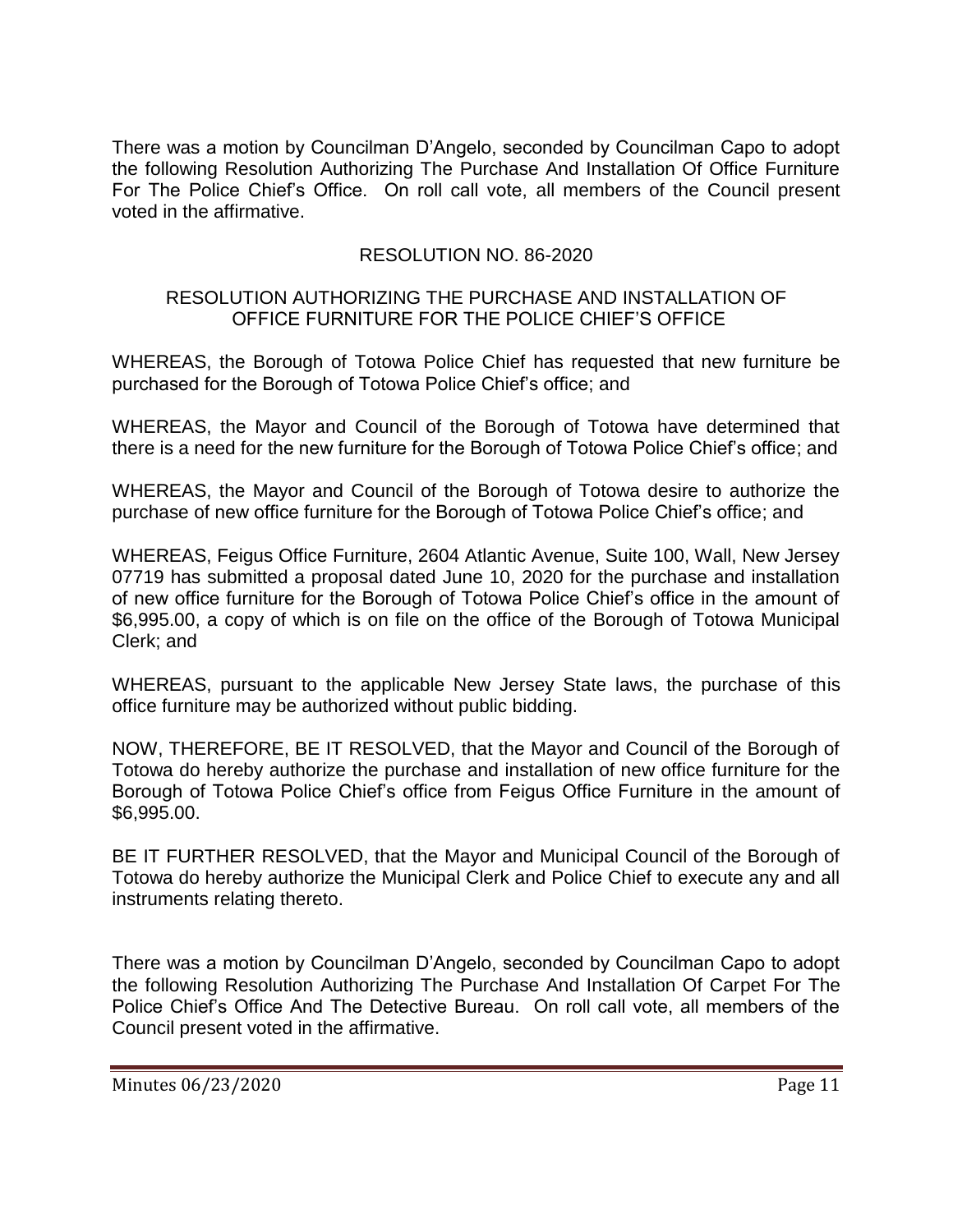# RESOLUTION NO. 87-2020

### RESOLUTION AUTHORIZING THE PURCHASE AND INSTALLATION OF CARPET FOR THE POLICE CHIEF'S OFFICE AND THE DETECTIVE BUREAU

WHEREAS, the Borough of Totowa Police Chief has requested that new carpet be purchase for the Borough of Totowa Police Chief's office and the Detective Bureau; and

WHEREAS, the Mayor and Council of the Borough of Totowa have determined that there is a need for the new carpet for the Police Chief's office and the Detective Bureau; and

WHEREAS, the Mayor and Council of the Borough of Totowa desire to authorize the purchase of new carpet; and

WHEREAS, Treptow Floor Covering, 1275 Bloomfield Avenue, Fairfield, New Jersey 07004 has submitted a proposal dated May 8, 2020 for the removal of the existing carpet and installation of new carpet in the amount of \$1,375.00, a copy of which is on file on the office of the Borough of Totowa Municipal Clerk; and

WHEREAS, pursuant to the applicable New Jersey State laws, the purchase of the police radios may be authorized without public bidding.

NOW, THEREFORE, BE IT RESOLVED, that the Mayor and Council of the Borough of Totowa do hereby authorize the removal of exiting carpet and installation of new carpet for the Borough of Totowa Police Chief's office and the Detective Bureau from Treptow Floor Covering in the amount of \$1,375.00.

BE IT FURTHER RESOLVED, that the Mayor and Municipal Council of the Borough of Totowa do hereby authorize the Municipal Clerk and Police Chief to execute any and all instruments relating thereto.

There was a motion by Councilman D'Angelo, seconded by Councilman Capo to add the following item to the agenda. On roll call vote, all members of the Council present voted in the affirmative.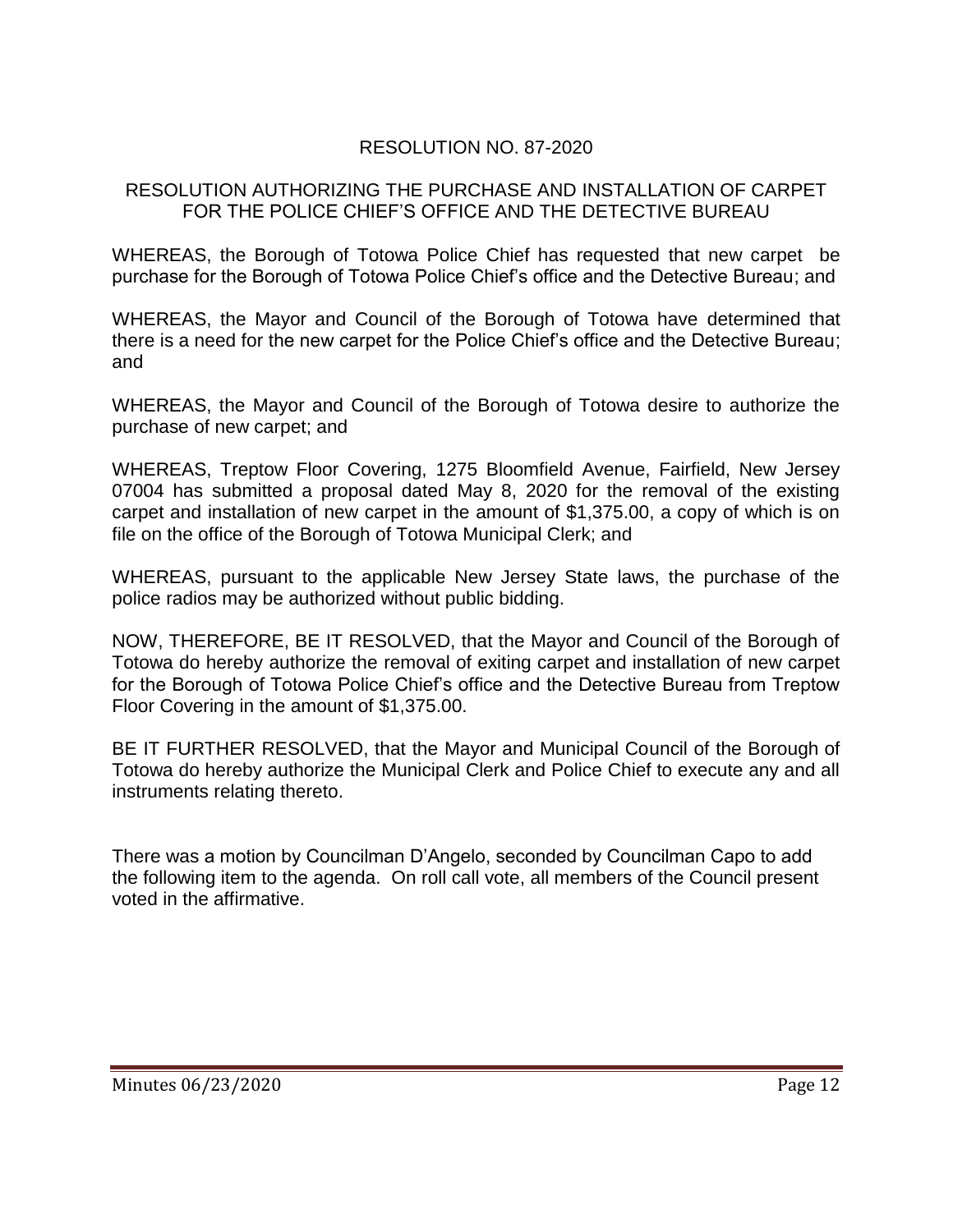There was a motion by Councilman D'Angelo, seconded by Councilman Capo to adopt the following Resolution Authorizing Consulting Services To Assist The Borough Of Totowa Police Department In Development Of Customized Policy Manual And Online Training Module. On roll call vote, all members of the Council present voted in the affirmative.

# RESOLUTION NO. 87A-2020

### RESOLUTION AUTHORIZING CONSULTING SERVICES TO ASSIST THE BOROUGH OF TOTOWA POLICE DEPARTMENT IN DEVELOPMENT OF CUSTOMIZED POLICY MANUAL AND ONLINE TRAINING MODULE

WHEREAS, the Borough of Totowa Police Chief has recommended that the Policy Manual for the Borough of Totowa Police Department be updated to ensure that the Department's written directive system including SOPs, General Orders and Rules and Regulations, are compliant with all laws and the New Jersey Attorney General's guidelines; and

WHEREAS, the Borough of Totowa Police Chief has also recommended that an online training module be developed to address their mandatory training requirements set forth by the New Jersey Attorney General; and

WHEREAS, the Mayor and Council of the Borough of Totowa have determined that there is a need for an updated Policy Manual and online training module for the Borough of Totowa Police Department; and

WHEREAS, the Mayor and Council of the Borough of Totowa desire to authorize consulting services to assist the Borough of Totowa Police Department with the development of a customized Policy Manual and online training manual; and

WHEREAS, The Rodgers Group, LLC, P.O. Box 831, Island Heights, New Jersey 08732 has submitted a proposal for the development of an updated and compliant Policy Manual for the Borough of Totowa Police Department in the amount of \$27,900.00 and a proposal for the development of an online training module in the amount of \$5,568.00 for a total sum of \$33,468.00, copies of which are on file on the office of the Borough of Totowa Municipal Clerk; and

WHEREAS, pursuant to the applicable New Jersey State laws, the consulting services for the development of a customized Policy Manual and online training module may be authorized without public bidding.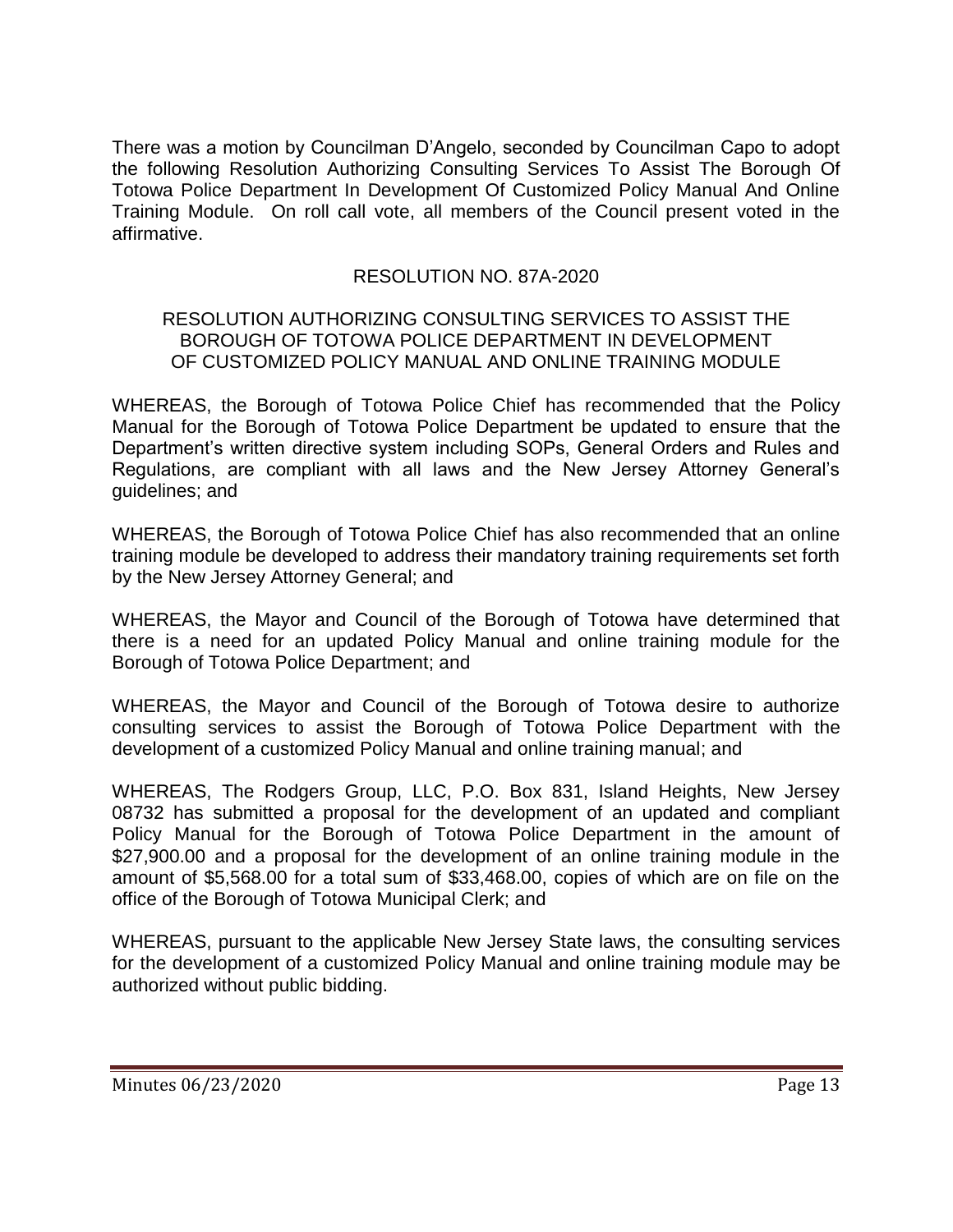NOW, THEREFORE, BE IT RESOLVED, that the Mayor and Council of the Borough of Totowa do hereby authorize consulting services for the development of a customized Policy Manual and online training module for the Borough of Totowa Police Department from The Rodgers Group, LLC in the amount of \$33,468.00.

BE IT FURTHER RESOLVED, that the Mayor and Municipal Council of the Borough of Totowa do hereby authorize the Municipal Clerk and Police Chief to execute any and all instruments relating thereto.

COMMITTEE ON PUBLIC WORKS:

There was a motion by Councilman Bucher, seconded by Councilwoman Palazzo to adopt the following Resolution To Submit A Grant Application And Execute A Grant Agreement With The New Jersey Department Of Transportation For The 2021 Municipal Aid Application For The Stewart Terrace, Knollwood Road, Artillery Park Road, Knox Terrace And Colonial Court Improvement Project. On roll call vote, all members of the Council present voted in the affirmative.

# RESOLUTION NO. 88-2020

### RESOLUTION TO SUBMIT A GRANT APPLICATION AND EXECUTE A GRANT AGREEMENT WITH THE NEW JERSEY DEPARTMENT OF TRANSPORTATION FOR THE 2021 MUNICIPAL AID APPLICATION FOR THE STEWART TERRACE, KNOLLWOOD ROAD, ARTILLERY PARK ROAD, KNOX TERRACE AND COLONIAL COURT IMPROVEMENT PROJECT

WHEREAS, the Borough of Totowa continues to develop projects that will improve access and maintenance on public roads; and

WHEREAS, the Borough of Totowa's Engineer has provided plans specifically designed to address and improve traffic flow/safety issues and maintenance on our roads; and

WHEREAS, the Borough of Totowa has submitted plans to the State of New Jersey, Department of Transportation for Municipal Aid in the past and will continue to do so in the future; and

WHEREAS, the Borough of Totowa has identified Stewart Terrace, Knollwood Road, Artillery Park Road, Knox Terrace and Colonial Court in desperate need of repair.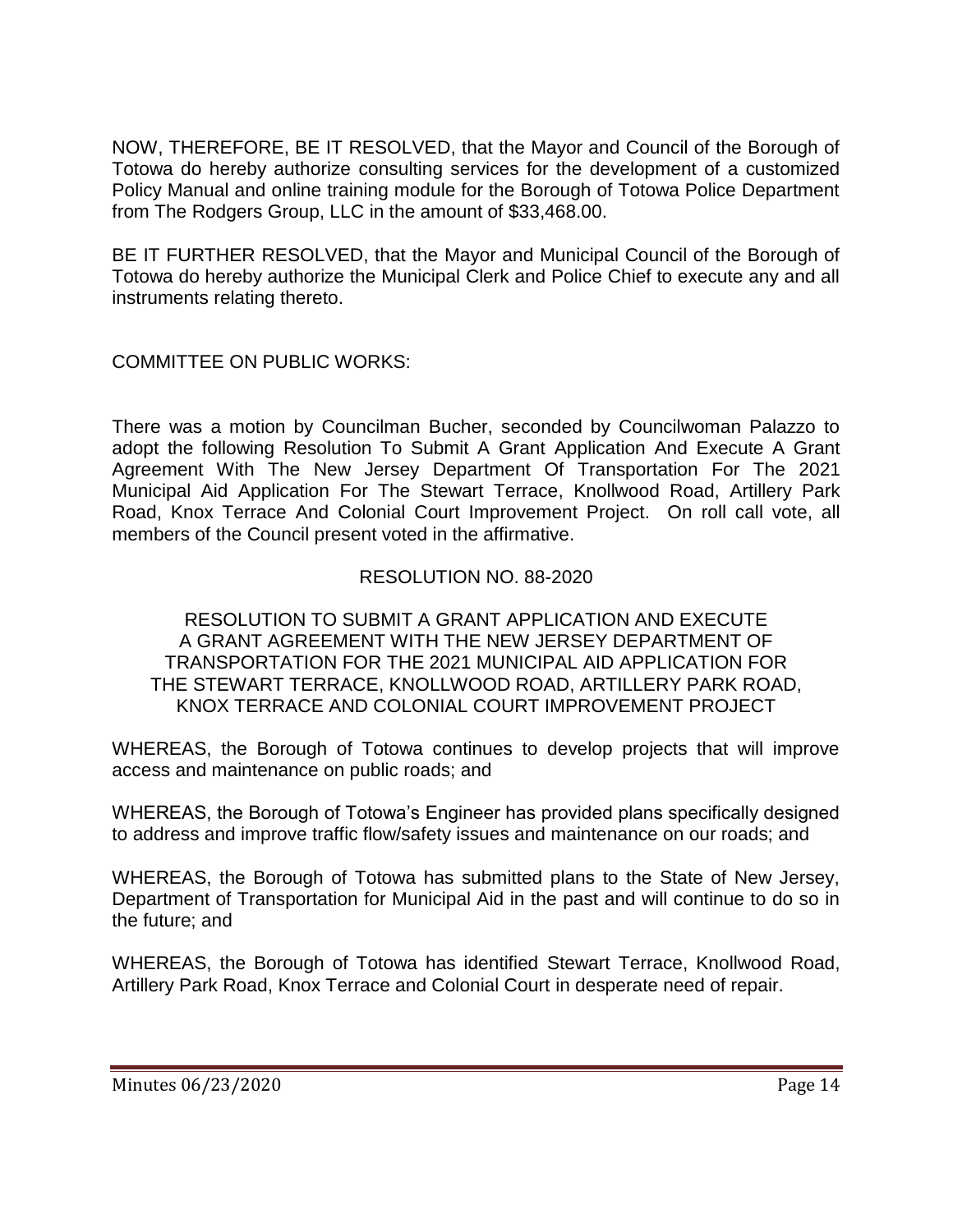NOW, THEREFORE, BE IT RESOLVED, that the Mayor and Council of the Borough of Totowa, in the County of Passaic, State of New Jersey formally approves the grant application for the Stewart Terrace, Knollwood Road, Artillery Park Road, Knox Terrace and Colonial Court Improvement Project.

BE IT FURTHER RESOLVED, that the Mayor and Municipal Clerk are hereby authorized to submit an electronic grant application identified as "MA-2021-Totowa Borough-Stewart Terrace, Knollwood Road, Artillery Park Road, Knox Terrace and Colonial Court Improvement Project-00395" to the New Jersey Department of Transportation on behalf of the Borough of Totowa.

BE IT FURTHER RESOLVED, that the Mayor and Municipal Clerk are hereby authorized to sign the grant agreement on behalf of the Borough of Totowa and that their signature constitutes acceptance of the terms and conditions of the grant agreement and approves the execution of the grant agreement.

There was a motion by Councilman Bucher, seconded by Councilwoman Palazzo to adopt the following Resolution Authorizing The Purchase Of Various Landscaping Equipment For The Department Of Public Works. On roll call vote, all members of the Council present voted in the affirmative.

# RESOLUTION NO. 89-2020

### RESOLUTION AUTHORIZING THE PURCHASE OF VARIOUS LANDSCAPING EQUIPMENT FOR THE DEPARTMENT OF PUBLIC WORKS

WHEREAS, the Borough of Totowa Department of Public Works ("DPW") Superintendent has requested that various landscaping equipment be purchased for use by the DPW; and

WHEREAS, this equipment includes a commercial lawn mower, two-wheel sulky and trimmers; and

WHEREAS, the Mayor and Council of the Borough of Totowa have determined that there is a need for this equipment; and

WHEREAS, the Mayor and Council of the Borough of Totowa desire to authorize the purchase of various landscaping equipment; and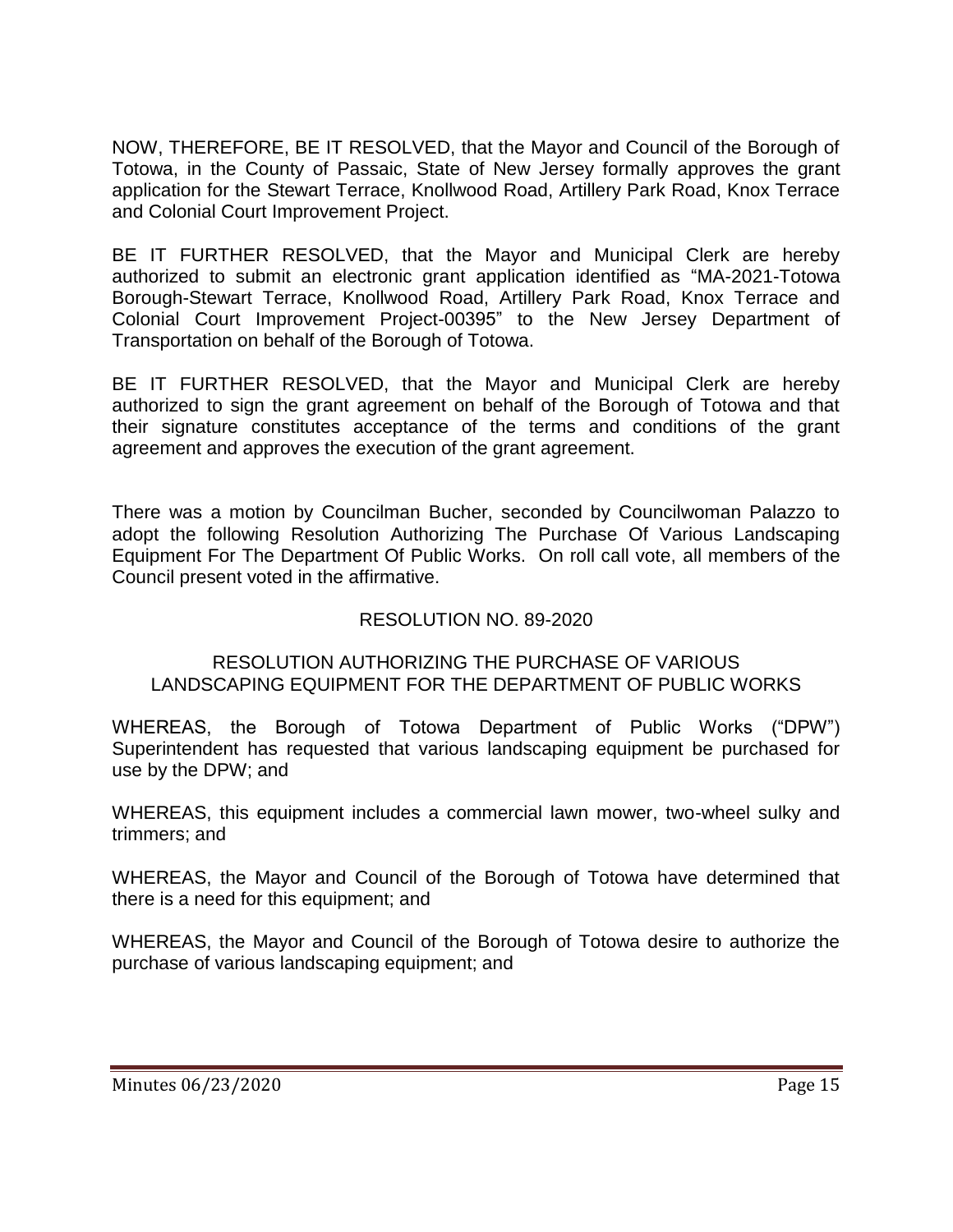WHEREAS, Riverdale Power Mower, 90 Hamburg Turnpike, Riverdale, New Jersey 07457 has submitted a proposal dated May 26, 2020 for the purchase of two Commercial Trimmer Red Max in the amount of \$739.98 and has submitted a second proposal dated June 1, 2020 for the purchase of a 22 HP Kawasaki FX with 48" SPHOC Floating Deck HDX and Pro Line two-wheel Sulky in the amount of \$6,309.28 for the total sum of \$7,049.26, copies of which are on file in the office of the Borough of Totowa Municipal Clerk; and

WHEREAS, pursuant to the applicable New Jersey State laws, the purchase of this landscaping equipment may be authorized without public bidding.

NOW, THEREFORE, BE IT RESOLVED, that the Mayor and Council of the Borough of Totowa do hereby authorize the purchase of the above referenced landscaping equipment from Riverdale Power Mower in the amount of \$7,049.26.

BE IT FURTHER RESOLVED, that the Mayor and Municipal Council of the Borough of Totowa do hereby authorize the Municipal Clerk and DPW Superintendent to execute any and all instruments relating thereto.

Upon the recommendation of DPW Superintendent Jim Niland, there was a motion by Councilman Bucher, seconded by Councilwoman Palazzo to approve a grade increase for DPW Laborer Gregory LaRose from Grade 1 to Grade 1-C. On roll call vote, all members of the Council present voted in the affirmative.

COMMITTEE ON ENGINEERING & PUBLIC PROPERTY:

There was a motion by Councilman Capo, seconded by Councilwoman Andriani to adopt the following Resolution Authorizing The Borough Of Totowa To Enter Into A Real Estate Sales Contract For The Purchase Of 86 Lincoln Avenue. On roll call vote, all members of the Council present voted in the affirmative.

# RESOLUTION NO. 90-2020

RESOLUTION AUTHORIZING THE BOROUGH OF TOTOWA TO ENTER INTO A REAL ESTATE SALES CONTRACT FOR THE PURCHASE OF 86 LINCOLN AVENUE

WHEREAS, Parma Slicers LLC, 56 Hobart Place, Totowa, New Jersey 07512 is the owner of property located at 86 Lincoln Avenue in the Borough of Totowa and identified as Block 23, Lot 1 on the official tax map of the Borough of Totowa; and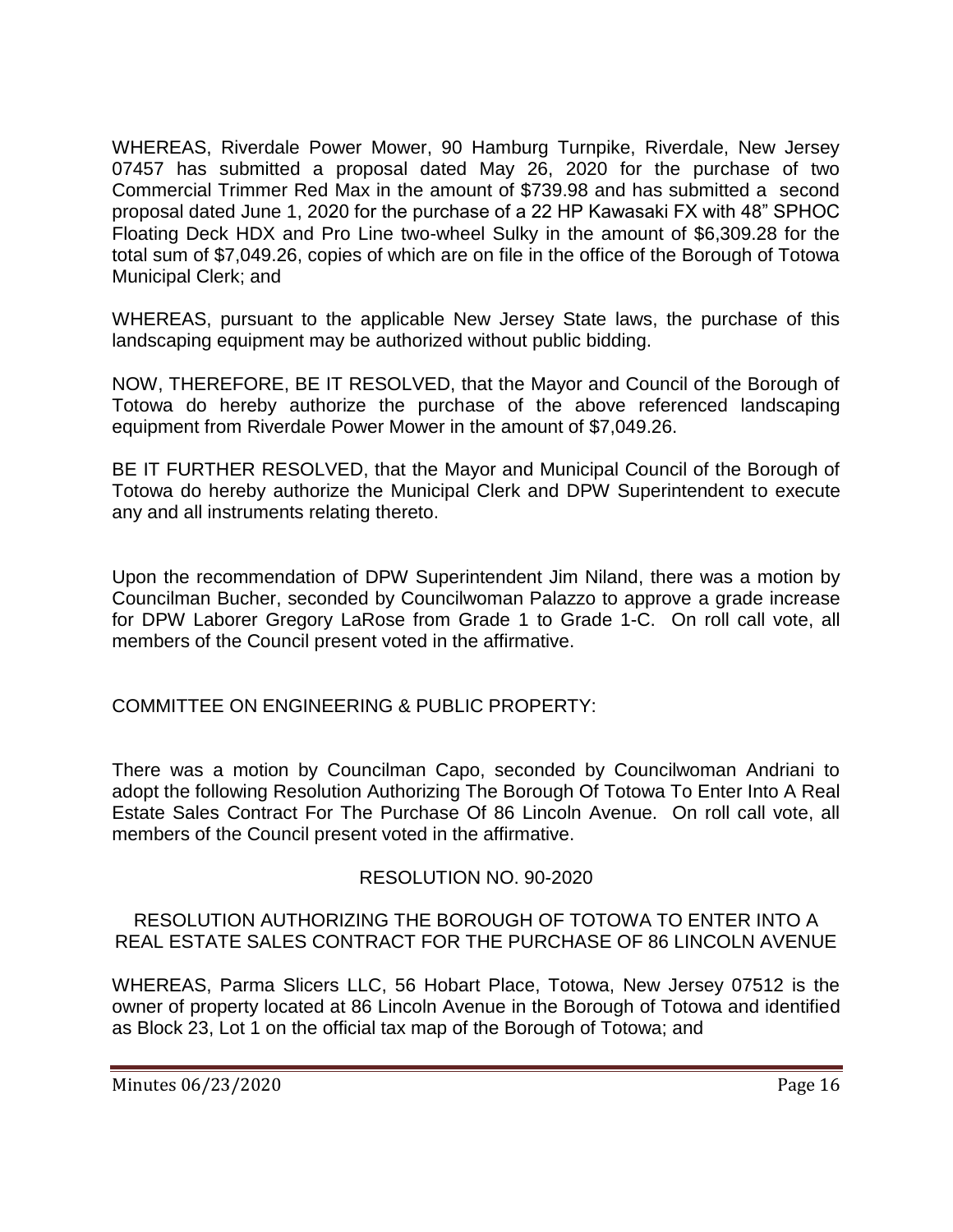WHEREAS, this property is currently listed for sale; and

WHEREAS, the Mayor and Council desire to acquire this property in order to provide municipal parking for the residents of the Borough of Totowa; and

WHEREAS, the Borough of Totowa has made an offer in the amount of \$390,000.00 to purchase the property and this offer has been accepted by Parma Slicers LLC; and

WHEREAS, the Mayor and Council desire to memorialize the terms and conditions of the purchase of 86 Lincoln Avenue in a Real Estate Sales Contract; and

WHEREAS, the Mayor and Council of the Borough of Totowa further desire to authorize the purchase of this property.

NOW, THEREFORE, BE IT RESOLVED, that the Mayor and Council of the Borough of Totowa do hereby authorize the Borough of Totowa to enter into a Real Estate Sales Contract with Parma Slicers LLC for the purchase of property located at 86 Lincoln Avenue in the Borough of Totowa and identified as Block 23, Lot 1 on the official tax map of the Borough of Totowa; and

BE IT FURTHER RESOLVED, that the Municipal Council of the Borough of Totowa does hereby authorize the Mayor and Municipal Clerk to execute any and all instruments relating thereto.

There was a motion by Councilman Capo, seconded by Councilwoman Andriani to add the following item to the agenda. On roll call vote, all members of the Council present voted in the affirmative.

A letter was received from Denise Vecchio, 213 Dewey Avenue requesting permission to close Stanley Street for a block party on Saturday, July 11, 2020 from 1:00 – 10:00 p.m. There was a motion by Councilman Capo, seconded by Councilwoman Andriani to approve the request. On roll call vote, all members of the Council present voted in the affirmative.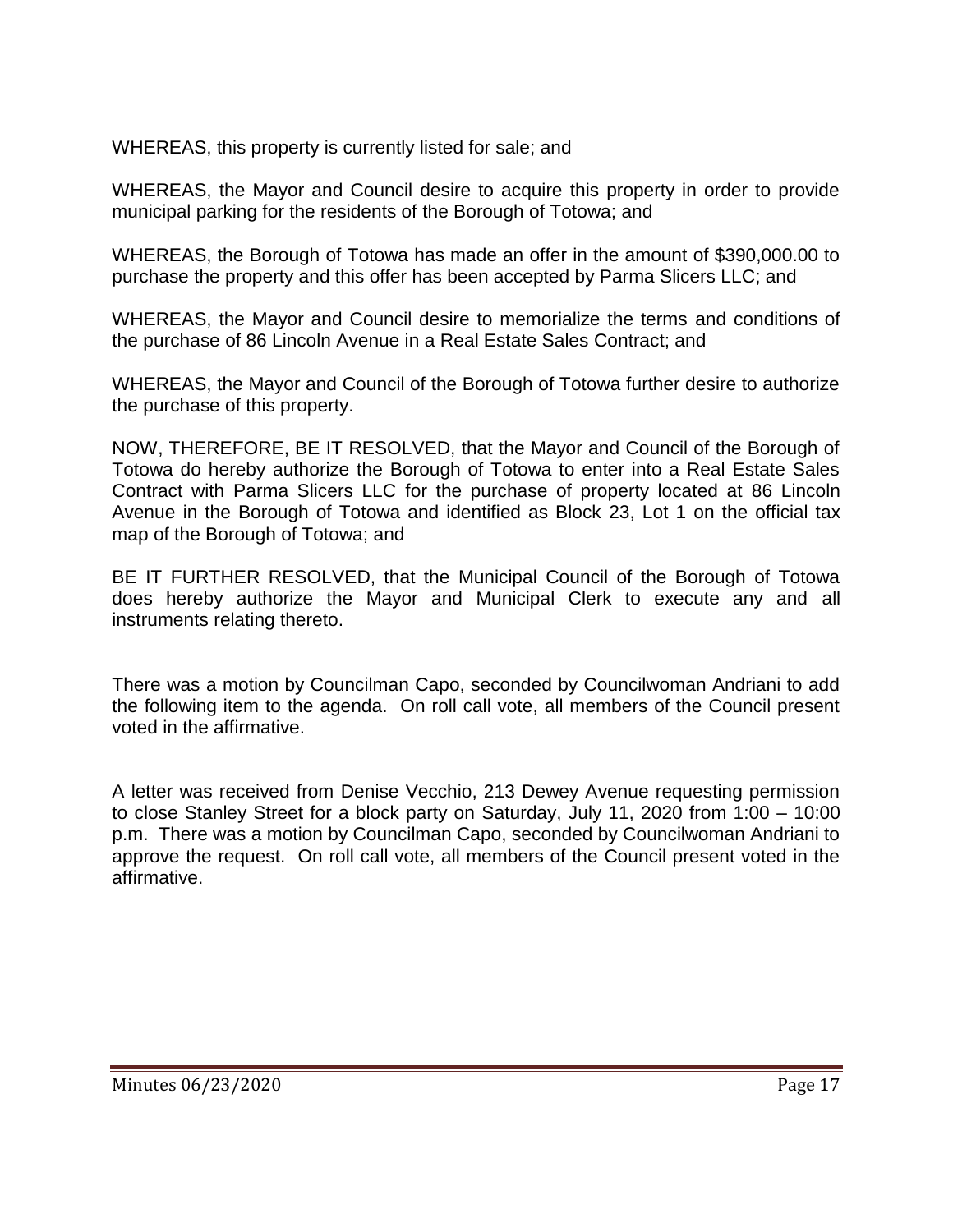# STREET CLOSING AUTHORIZED BY THE MAYOR

Under the authority vested in me as Mayor of the Borough of Totowa, County of Passaic, State of New Jersey, by virtue of N.J.S.A. 40:67-16.9 and the Code of the Borough of Totowa Chapter No. 398-42, I, Mayor John Coiro, do hereby order and direct that Stanley Street between Dewey Avenue and Grant Avenue be closed to vehicular traffic from 1:00 p.m. to 10:00 p.m. on Saturday, July 11, 2020. I further direct that proper signs and barriers be erected at the intersections of Stanley Street and Dewey Avenue and Stanley Street and Grant Avenue and that the Totowa Police Department control and regulate, as well as enforce, this regulation.

# COMMITTEE ON LIAISON & INSPECTION:

There was a motion by Councilwoman Andriani, seconded by Councilman Bucher to adopt the following Resolution Authorizing A Refund Of Building Permit (Permit #19- 348) Fees To The Passaic Valley Water Commission. On roll call vote, all members of the Council present voted in the affirmative.

# RESOLUTION NO. 91-2020

### RESOLUTION AUTHORIZING A REFUND OF BUILDING PERMIT (PERMIT #19-348) FEES TO THE PASSAIC VALLEY WATER COMMISSION

WHEREAS, the Passaic Valley Water Commission ("PVWC") has undertaken a renovation project at the main pumping station located at 800 Union Boulevard, Totowa, New Jersey 07512; and

WHEREAS, at the start of the project, the General Contractor secured the required permit (Permit #19-348) needed for the project from the Borough of Totowa Building Department; and

WHEREAS, the General Contractor paid the permit fee in the amount of \$72,648.00 and then passed on the cost of the permit fee to PVWC; and

WHEREAS, PVWC then asked the project Planner to review how the permit fees were calculated; and